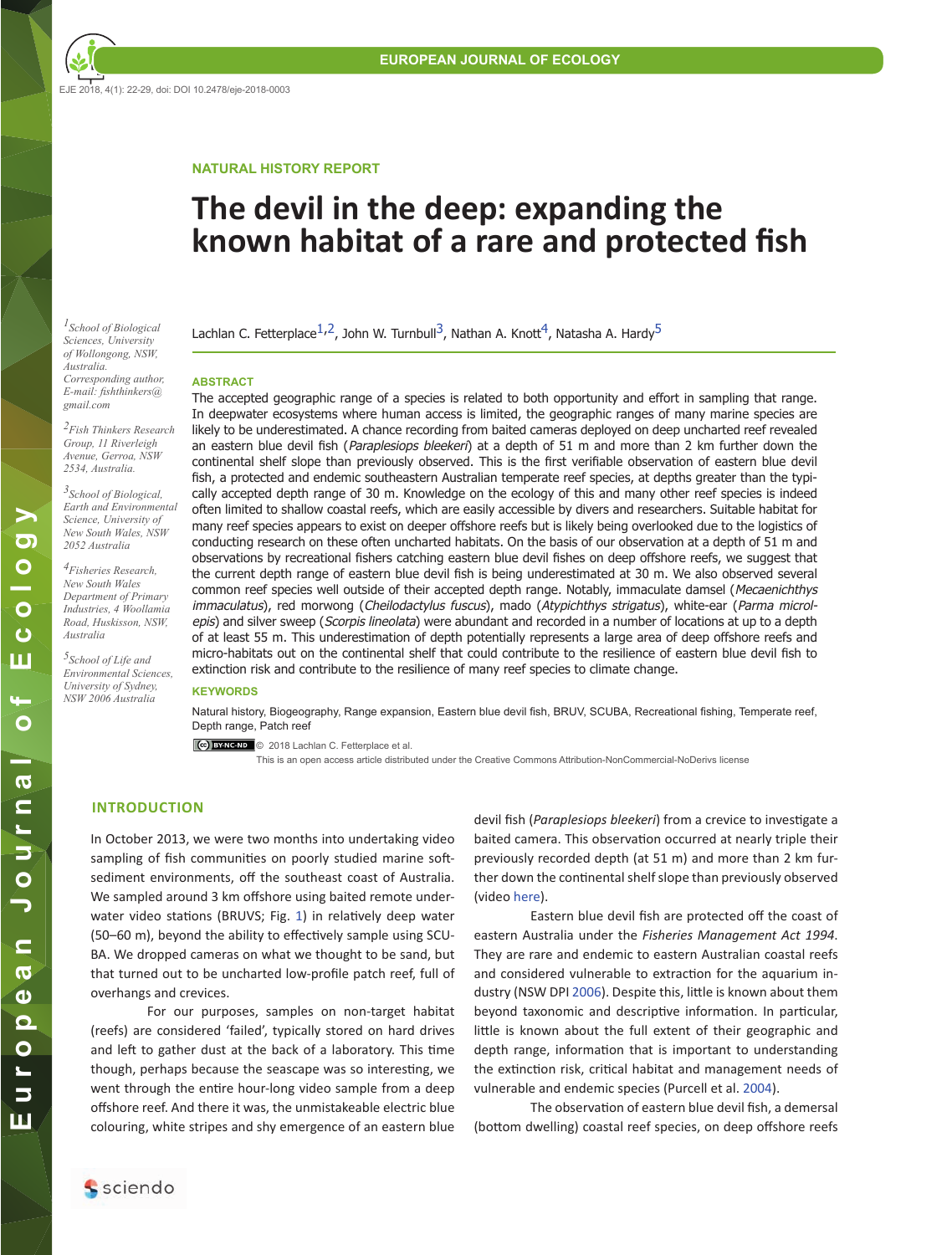<span id="page-1-0"></span>

*Figure 1: Baited remote under water video stations (BRUVS) are often used to sample fish communities (taken from Fetterplace and Rees 2017, CC BY 4.0). BRUVS are lowered to the sea floor (or to the desired depth if sampling pelagic fishes e.g. Rees et al. 2015 for an interesting example) and left to record visiting species without the need for an operator to be continuously present. This allows a number of samples to be taken simultaneously by deploying numerous BRUVS at the same time over a number of sites. Other advantages of BRUVS include that it avoids potential behavioural changes fish may have in the presence of divers, provides a permanent record, is non-extractive, and can survey at depths, times and in weather conditions that are dangerous for divers. The use of newer paired camera stereo BRUVS also allows the accurate measurement of fish size (for a detailed review of BRUVS methodology see Whitmarsh et al. 2017).*

was unusual, primarily because of the observed depth and distance from the coast. Eastern blue devil fish are charismatic yet shy (Fig. [2](#page-1-1)) cryptic fish previously recorded in shallow coastal waters and on inshore rocky reefs of 1–17 m (Edgar and Stuart-Smith [2018](#page-7-1)) where they are found in caves, crevices and under ledges (Kuiter [2000](#page-7-2), NSW DPI [2006\)](#page-7-0). Eastern blue devil fish are listed as having a possible range down to 30 m (e.g. Kuiter [2000](#page-7-2), NSW DPI [2006](#page-7-0), Gomon et al. [2008](#page-7-3)); however, there are no records on Reef Life Survey (RLS), a global database for reef biota, at depths below 17.2 m. In fact, most RLS records are from much shallower depths, with an average depth recorded on the RLS database of 9.1 m (Edgar and Stuart-Smith [2014](#page-7-1), Edgar and Stuart-Smith [2018](#page-7-1)).

We know of no historical records in Australian museums or databases of eastern blue devil fish from deeper than 30 m either. Owing to a combination of their protected status and the complex terrain they inhabit, commercial fishers are unlikely to come across them, as trawling is avoided on these areas because of the risk of damage to nets. The vast majority of sightings and records of eastern blue devil fish are reported from divers and researchers. The accepted depth range of eastern blue devil fish and many coastal reef fish coincides with the recreational dive limits of ~30 m, despite the fact that

<span id="page-1-1"></span>

 *Figure 2: The eastern blue devil (*Paraplesiops bleekeri*) is a temperate cave-associated species that would not look out of place on a tropical reef. Brightly coloured and a prize sighting for divers; they are protected in New South Wales (Australia) waters because of their natural rarity and low abundance. (Photographer: John Turnbull: CC BY-NC-SA 2.0).*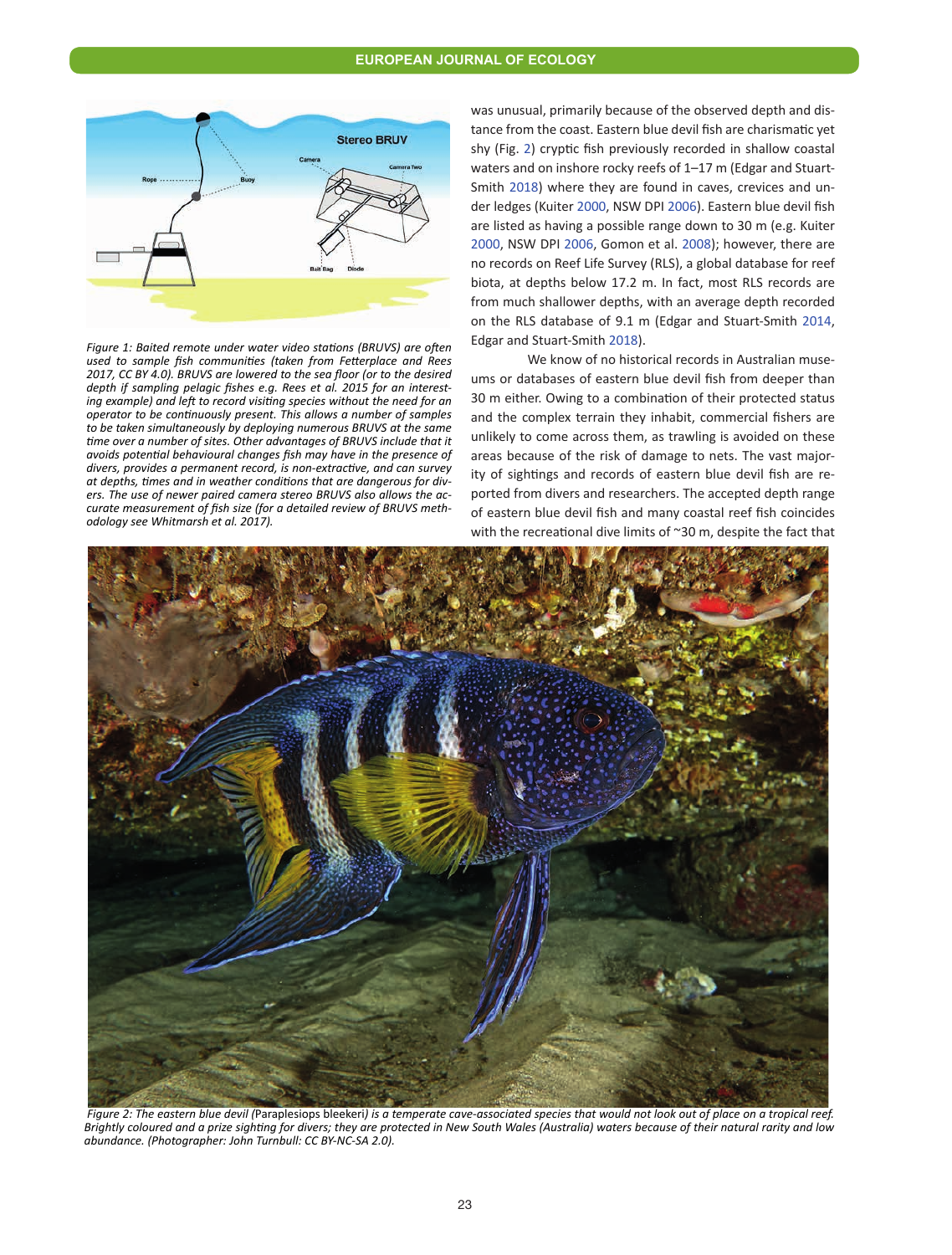## <span id="page-2-1"></span>**Box 1: Extending our knowledge of deep reef assemblages**

The eastern blue devil fish was not the only species that we recorded outside its known depth range. After the initial unexpected observation of the eastern blue devil fish, we identified the species present on another 17 additional 'failed' reef BRUVS samples collected across an approximately 75 km stretch of coastline from Jervis Bay to Bawley Point, NSW, Australia (data available at Fetterplace and Knott [2018](#page-7-2)). It soon became clear that a number of more common species were also captured on camera outside their previously recorded depth range (Fig. [3](#page-2-0), Table 1). Notably, several common reef species, such as immaculate damsel, red morwong, mado, white-ear and silver sweep, are all listed as occurring down to 30 m, yet were present on 50–89% of deepwater reef samples (Fig. [3](#page-2-0), Table [1](#page-3-0)). Other species were observed <15 m outside their accepted depth range, including crimson-banded wrasse (*Notolabrus gymnogenis*) on 17% of samples (Fig. [3](#page-2-0), Table [1](#page-3-0)). We also found evidence that the depth range of one species, redbanded grubfish (*Parapercis binivirgata*), ), includes much 'shallower' areas than listed in the scientific literature. This species is listed as occurring in waters deeper than 86 m, however, was present at a depth of 50 m on 39% of reef samples (Table [1](#page-3-0)). These observations further support our hypothesis that the depth range of many other coastal reef species is likely underestimated.

Once off the reef edge, the fish communities found on the surrounding sandy areas begin to change and are very different to those on the reef (Schultz et al. [2012](#page-7-4)). Our study area is no exception; the patch reefs at a depth of 50 m tend to be dominated by a range of more colourful or conspicuous species, whilst the surrounding sand habitats sampled in Fetterplace ([2018](#page-7-2)) are dominated by flatheads (Platycephalidae), which use camouflage and burial in the sand to ambush prey. In contrast to the reef samples, none of the species encountered in comprehensive sampling on soft sediments at a depth of 50–60 m was outside its depth range (Table [1](#page-3-0)). Species that occur on sand are much more likely to have been caught in scientific or commercial trawling and the capture depths then included in the scientific records.

<span id="page-2-0"></span>

*Figure 3: Five species (photos from top to second from the bottom are red morwong, immaculate damsel, mado, white-ear and silver sweep) that are common on shallow reefs and previously had an accepted depth range of <30 m were observed regularly on deeper reefs in this study (>50 m). Crimson-banded wrasse (bottom photo) was also observed outside their depth range on a small number of samples. (Photographer: John Turnbull: CC BY-NC-SA 2.0).*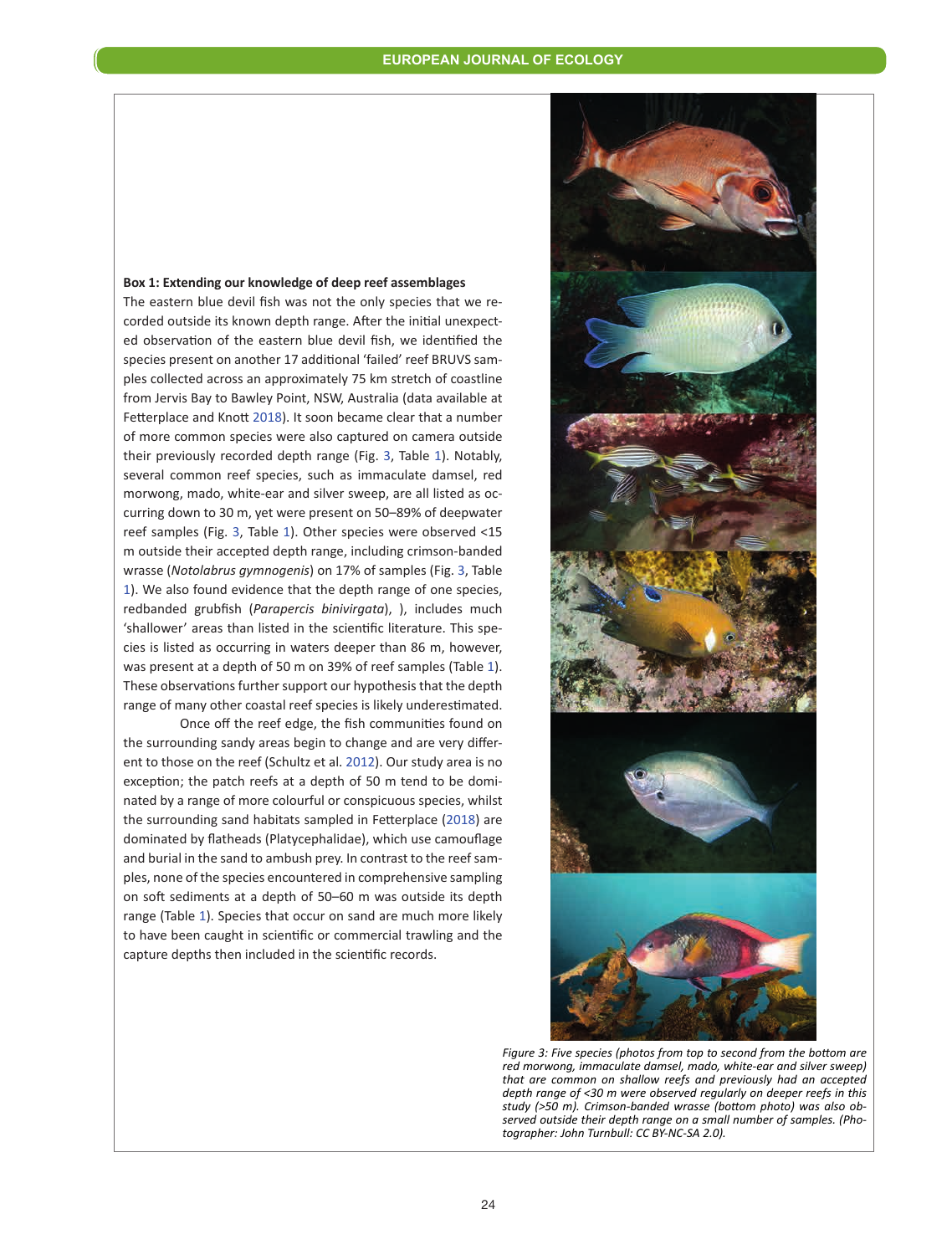<span id="page-3-0"></span>

| ure<br>$\frac{1}{2}$                                                                                                                               | oner<br>֧֪֦֧֦֧֧֦֧֧֧֧֦֧֧֦֧֧֦֧֧֧֧֧֧֧֧֝֓֓֓֝֓֓֝֓֓֝֬֓֓֓֓֓֓֓֝֓֝֬֝֓֓֝֬֟֓֓֝֓֓֝֓֝֓֓֝֓֝֬֓֝֬֝֓֝֬֝֓֝֬<br>֧֪֪֪֪֪֪֪֪֪֪֪֪֪֧֧֪֦֧֧֧֧֧֧֝֝֘֝֝֝֬֘֝֓֞֟֓<br>5 |                                                                                                 |
|----------------------------------------------------------------------------------------------------------------------------------------------------|-----------------------------------------------------------------------------------------------------------------------------------------|-------------------------------------------------------------------------------------------------|
| $\frac{1}{2}$                                                                                                                                      | Ş                                                                                                                                       |                                                                                                 |
|                                                                                                                                                    | てくい                                                                                                                                     |                                                                                                 |
| n in th.                                                                                                                                           |                                                                                                                                         |                                                                                                 |
|                                                                                                                                                    |                                                                                                                                         |                                                                                                 |
| vn. depth range liste                                                                                                                              | ני מיוויז<br>١<br>ׇ֚֬֕                                                                                                                  |                                                                                                 |
| c<br>C<br>i<br>į                                                                                                                                   |                                                                                                                                         |                                                                                                 |
| ì<br>.<br>.<br>.                                                                                                                                   |                                                                                                                                         |                                                                                                 |
| j                                                                                                                                                  |                                                                                                                                         |                                                                                                 |
| こくもくら                                                                                                                                              | <b>CANCAS</b><br>j<br>i                                                                                                                 |                                                                                                 |
| $-2$<br>S                                                                                                                                          | ₹<br>$\ddot{ }$<br>Ï                                                                                                                    |                                                                                                 |
| Council                                                                                                                                            |                                                                                                                                         |                                                                                                 |
|                                                                                                                                                    |                                                                                                                                         |                                                                                                 |
|                                                                                                                                                    |                                                                                                                                         |                                                                                                 |
| $r$ $p$ $ef$ $(n=18)$<br>֪֦֪֦֪֦֧֦֦֧֪֪֪֪֦֪֦֧֪֦֧֧֧֧֦֧֦֪֪֦֪֪֦֪֦֧֦֧֪֪֪֦֧֦֧֪֪֪֪֪֪֪֦֧֦֧֚֚֡֝֬֝֬֝֓֝֬֝֓֝֬֟֓֝֓֟֓֝֓֝֬֝֬֝֬֝֬֝<br>֧֪֧֪֪֪֪֪֪֪֪֪֪֪֪֪֪֪֪֪֪֪֪֪֪֚֝֝֟ |                                                                                                                                         |                                                                                                 |
| 5<br>i                                                                                                                                             | a AcCrouther 2018) and mavimum denth records                                                                                            |                                                                                                 |
| š<br><b>.</b><br>אי<br>ć<br>֚֚֚֡֝                                                                                                                  | ֧֧֧֧֧֧֧֧֧֦֧ׅ֧֧ׅ֧֧֧֧֧֧֧֧֧֛֧֛֛֧֧֛֧֛֛֛֛֛֛֛֛֛֛֚֚֚֚֚֚֚֚֚֚֚֚֚֚֚֚֚֚֚֚֚֚֚֚֚֚֚֝֝֝֝֓֝֬֝֓֝֓֝֬֜֓֝֬֜֝֬֝֬֝֬֝֬֝֬֜֜֜֜<br>֧֧֧֧֧֧֛֛֛֛֚֚֚֚֝֘֩֜֜֜           |                                                                                                 |
| i                                                                                                                                                  |                                                                                                                                         |                                                                                                 |
| ż                                                                                                                                                  | j                                                                                                                                       |                                                                                                 |
| ì<br>č<br>:<br>גע                                                                                                                                  | $B$ rmu<br>j<br>ľ                                                                                                                       |                                                                                                 |
| j<br>1<br>anc.                                                                                                                                     | ì<br>í<br>ī<br>j                                                                                                                        |                                                                                                 |
|                                                                                                                                                    | 3<br>j                                                                                                                                  |                                                                                                 |
| i<br>ξ                                                                                                                                             | j<br>֖֖֖֖֚֚֚֚֚֚֬<br>אים ביינ                                                                                                            |                                                                                                 |
| õ<br>ā                                                                                                                                             | ֧֦֟֓֓֬׆<br>֧֪֪֦֦֦֦֦֦֦֦֦֦֦֦֦֚֚֚֟֓֬֟֓֓֞֓֬֟֓֟֓֬֝֓֞                                                                                         |                                                                                                 |
| i                                                                                                                                                  | i<br>S<br>S<br>֖֖֖֖֖֚֚֚֚֚֚֚֚֬<br>ĺ                                                                                                      | ì<br>ֺ֦֦֦֧֧֧֧֧֛֛֧֪֧֪֧֪֧֚֚֚֚֝֝֝֝֬֝֓֝֬֝֓֝֓֕֓֕֓֬֝֓֝֬֝֓֝֬֝֓֝֬֝֓֝֓֝֓֝֬֝֓֝֓֝֓֝֓֝֓֬֝֓֝֬֝֓֝֬֝֓֝֬֝֓<br>i |
|                                                                                                                                                    | ⊂<br>⊇<br>֖֖֖֖֚֚֚֚֚֚֬                                                                                                                   |                                                                                                 |
| $-16.4 + 14$                                                                                                                                       | l Adanı<br>֡֜֜֕                                                                                                                         | ļ                                                                                               |
| Ż<br>ì<br>j                                                                                                                                        | į<br>i                                                                                                                                  | ה ווייחויות וויח הויח ה                                                                         |
| $\frac{1}{2}$                                                                                                                                      | י האור איש האי                                                                                                                          |                                                                                                 |
| l<br>J<br>ŕ.                                                                                                                                       | J<br>ī<br>ţ                                                                                                                             | ----                                                                                            |

| Species                      | Common Name           | Habitat Association | (%)             | Reef Samples Soft sediments<br>(%) | Literature (m)<br>Depth Range<br>in Scientific | Max Depth<br>Recorded<br>Study (m)<br>Current |
|------------------------------|-----------------------|---------------------|-----------------|------------------------------------|------------------------------------------------|-----------------------------------------------|
| Anoplocapros inermis         | Eastern Boxfish       | Demersal            | $\mathbf{I}$    | $\tilde{c}^*$                      | $2 - 300$                                      |                                               |
| Latropiscis purpurissatus    | Sergeant Baker        | Reef associated     | 4               | $\mathbf{I}$                       | $15 - 250$                                     |                                               |
| Centroberyx affinis          | Nannygai              | Reef associated     | $\overline{5}$  | $\mathbf{I}$                       | $10 - 450$                                     |                                               |
| Callanthias australis        | Splendid Perch        | Reef associated     | 22              |                                    | $10 - 365$                                     |                                               |
| Canthigaster callisterna     | Clown Toby            | Reef associated     | 11              |                                    | $10 - 250$                                     |                                               |
| Pseudocaranx georgianus      | Silver Trevally       | Benthopelagic       | 56              | 27                                 | $0 - 200$                                      |                                               |
| Seriola hippos               | Samsonfish            | Pelagic             | ه*              | $\mathbf{I}$                       | $1 - 100$                                      |                                               |
| Seriola lalandi              | Yellowtail Kingfish   | Pelagic             | ه*              | $\tilde{c}^*$                      | $0 - 825$                                      |                                               |
| Trachurus novaezelandiae     | Yellowtail Scad       | Pelagic             | $\,$            | 23                                 | $0 - 500$                                      |                                               |
| Chelmonops truncatus         | Eastern Talma         | Reef associated     | 6               | $\mathbf{I}$                       | $5 - 70$                                       |                                               |
| Cheilodactylus fuscus        | Red Morwong           | Reef associated     | 56              | J.                                 | $0 - 30$                                       | 55                                            |
| Nemadactylus douglasii       | Grey Morwong          | Reef associated     | 89              | S                                  | $0 - 200$                                      |                                               |
| Nemadactylus macropterus     | lackass Morwong       | Reef associated     | ُه*             |                                    | $0 - 450$                                      |                                               |
| Sardinops sagax              | Australian Sardine    | Pelagic             | $\mathbf{I}$    | $\sim$                             | $0 - 200$                                      |                                               |
| Gorgasia spp.                | Garden Eels           | Soft sediments      |                 | $\sim$                             | ≸                                              |                                               |
| Dinolestes lewini            | Longfin Pike          | Benthopelagic       | 44              | $\blacksquare$                     | $1 - 65$                                       |                                               |
| Enoplosus armatus            | Old Wife              | Reef associated     | 22              | $\mathbf{I}$                       | $0 - 90$                                       |                                               |
| Thyrsites atun               | Barracouta            | Benthopelagic       |                 | 16                                 | $0 - 550$                                      |                                               |
| Heterodontus portusjacksoni  | Port Jackson Shark    | Reef/oceanodromous  | 22              | $\frac{6}{2}$                      | $1 - 275$                                      |                                               |
| Achoerodus viridis           | Eastern Blue Groper   | Reef associated     | 50              |                                    | $0 - 60$                                       |                                               |
| Bodianus frenchii            | Foxfish               | Reef associated     | ه*              |                                    | $10 - 80$                                      |                                               |
| <b>Bodianus unimaculatus</b> | Eastern Pigfish       | Reef associated     | 89              | $\mathbf{I}$                       | $0 - 60$                                       |                                               |
| Coris sandeyeri              | Eastern King Wrasse   | Reef associated     | ه*              |                                    | $0 - 60$                                       |                                               |
| Notolabrus gymnogenis        | Crimson Banded Wrasse | Reef associated     | $\overline{17}$ | $\blacksquare$                     | $4 - 40$                                       | 53                                            |
| Ophthalmolepis lineolata     | Southern Maori Wrasse | Reef associated     | 78              |                                    | $1 - 60$                                       |                                               |
|                              |                       |                     |                 |                                    |                                                |                                               |

## **EUROPEAN JOURNAL OF ECOLOGY EUROPEAN JOURNAL OF ECOLOGY**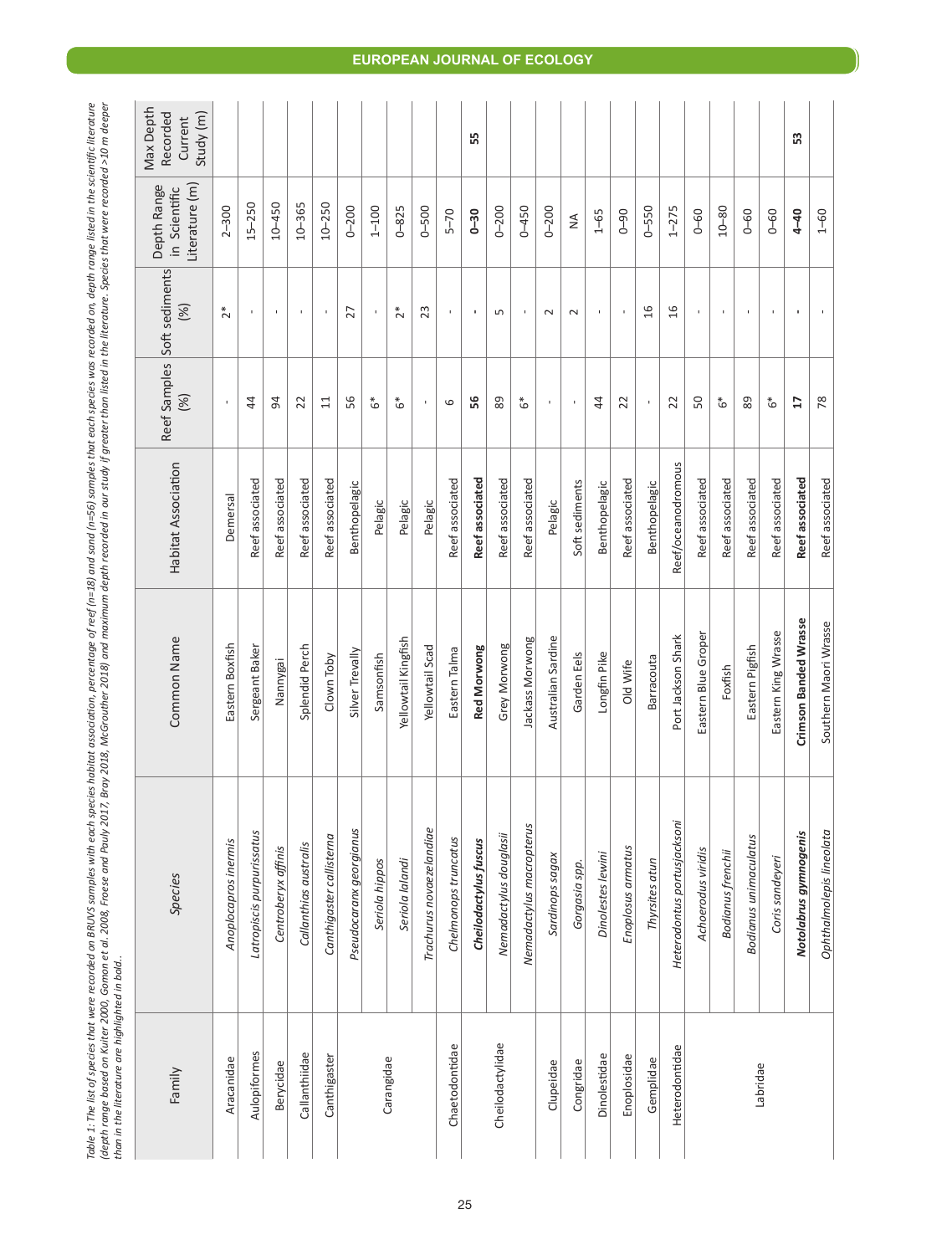| Table 1 continued: The list of species that were recorded on BRU'S samples with each species hot sceies of eef<br>Ilterature (depth range based on Kuiter 2000, Gomore tol. 2008, Froese and Pauly 2012, Brow Browther 2013, McC<br><br>deeper than in the literature are highlighted in bold. |                               |                     |                     |                       |                                                |                                               |
|------------------------------------------------------------------------------------------------------------------------------------------------------------------------------------------------------------------------------------------------------------------------------------------------|-------------------------------|---------------------|---------------------|-----------------------|------------------------------------------------|-----------------------------------------------|
| Species                                                                                                                                                                                                                                                                                        | Common Name                   | Habitat Association | Reef Samples<br>(%) | Soft sediments<br>(%) | literature (m)<br>Depth Range<br>in Scientific | Max Depth<br>Recorded<br>Study (m)<br>Current |
| Latridopsis forsteri                                                                                                                                                                                                                                                                           | <b>Bastard Trumpeter</b>      | Reef associated     | 33                  | $\mathbf{I}$          | $2 - 160$                                      |                                               |
| Atypichthys strigatus                                                                                                                                                                                                                                                                          | Mado                          | Reef associated     | 89                  | $\blacksquare$        | $0 - 30$                                       | 55                                            |
| Eubalichthys bucephalus                                                                                                                                                                                                                                                                        | Black Reef Leatherjacket      | Reef associated     | 22                  | S                     | $0 - 250$                                      |                                               |
| Eubalichthys mosaicus                                                                                                                                                                                                                                                                          | Mosaic Leatherjacket          | Reef associated     | $\overline{17}$     | $\mathbf{I}$          | $6 - 150$                                      |                                               |
| Meuschenia flavolineata                                                                                                                                                                                                                                                                        | Yellowstriped Leatherjacket   | Reef associated     | 11                  | $2*$                  | $1 - 50$                                       | 52                                            |
| Meuschenia freycineti                                                                                                                                                                                                                                                                          | Sixspine Leatherjacket        | Reef associated     | 72                  | 38                    | $1 - 100$                                      |                                               |
| Meuschenia scaber                                                                                                                                                                                                                                                                              | Velvet Leatherjacket          | Reef associated     | 54                  | 30                    | $5 - 200$                                      |                                               |
| Meuschenia venusta                                                                                                                                                                                                                                                                             | Stars & stripes Leatherjacket | Reef associated     | ه*                  | $\mathbf{I}$          | $5 - 100$                                      |                                               |
| Nelusetta ayraudi                                                                                                                                                                                                                                                                              | Ocean Jacket                  | Demersal            | 50                  | යි                    | $0 - 360$                                      |                                               |
| Upeneichthys sp. †                                                                                                                                                                                                                                                                             | Goatfish                      | Demersal            | 39                  | $\tilde{2}^*$         | $5 - 200$                                      |                                               |
| Gymnothorax prasinus                                                                                                                                                                                                                                                                           | Australian Green Moray        | Reef associated     | ُه*                 |                       | $0 - 40$                                       | 46                                            |
| Myliobatis tenuicaudatus                                                                                                                                                                                                                                                                       | Southern Eagle Ray            | Soft seds/seagrass  | ه*                  | S                     | $0 - 240$                                      |                                               |
| Carcharias taurus                                                                                                                                                                                                                                                                              | Greynurse Shark               | Reef/oceanodromous  |                     | $\tilde{2}^*$         | $0 - 190#$                                     |                                               |
| Orectolobus sp.#                                                                                                                                                                                                                                                                               | Wobbegong                     | Reef associated     | ه*                  | $\mathbf{I}$          | $0 - 280$                                      |                                               |
| Pseudorhombus jenynsii                                                                                                                                                                                                                                                                         | Smalltooth Flounder           | Soft sediments      |                     | 4                     | $? -150$                                       |                                               |
| Parascyllium collare                                                                                                                                                                                                                                                                           | Collar Carpetshark            | Reef associated     | ٷ                   | $\mathbf{I}$          | $20 - 230$                                     |                                               |
| Pempheris multiradiata                                                                                                                                                                                                                                                                         | Bigscale Bullseye             | Reef associated     | ه*                  |                       | $2 - 70$                                       |                                               |
| Parapercis binivirgata                                                                                                                                                                                                                                                                         | Redbanded Grubfish            | Demersal            | 39                  | $\blacksquare$        | 86-404                                         | ន                                             |
| Platycephalus caeruleopunctatus                                                                                                                                                                                                                                                                | <b>Bluespotted Flathead</b>   | Soft sediments      |                     | 73                    | $5 - 100$                                      |                                               |
| Platycephalus grandispinis                                                                                                                                                                                                                                                                     | Longspine Flathead            | Soft sediments      | ٠                   | 88                    | $3 - 75$                                       |                                               |
| Platycephalus richardsoni                                                                                                                                                                                                                                                                      | Tiger Flathead                | Soft sediments      |                     | 32                    | $10 - 430$                                     |                                               |
| Paraplesiops bleekeri                                                                                                                                                                                                                                                                          | Eastern Blue Devil            | Reef associated     | ٷ                   | $\blacksquare$        | $3 - 30$                                       | 51                                            |
| Mecaenichthys immaculatus                                                                                                                                                                                                                                                                      | Immaculate Damsel             | Reef associated     | 56                  |                       | $0 - 30$                                       | 55                                            |
| Parma microlepis                                                                                                                                                                                                                                                                               | White-ear                     | Reef associated     | 83                  |                       | $1 - 30$                                       | 55                                            |
|                                                                                                                                                                                                                                                                                                |                               |                     |                     |                       |                                                |                                               |

## **EUROPEAN JOURNAL OF ECOLOGY**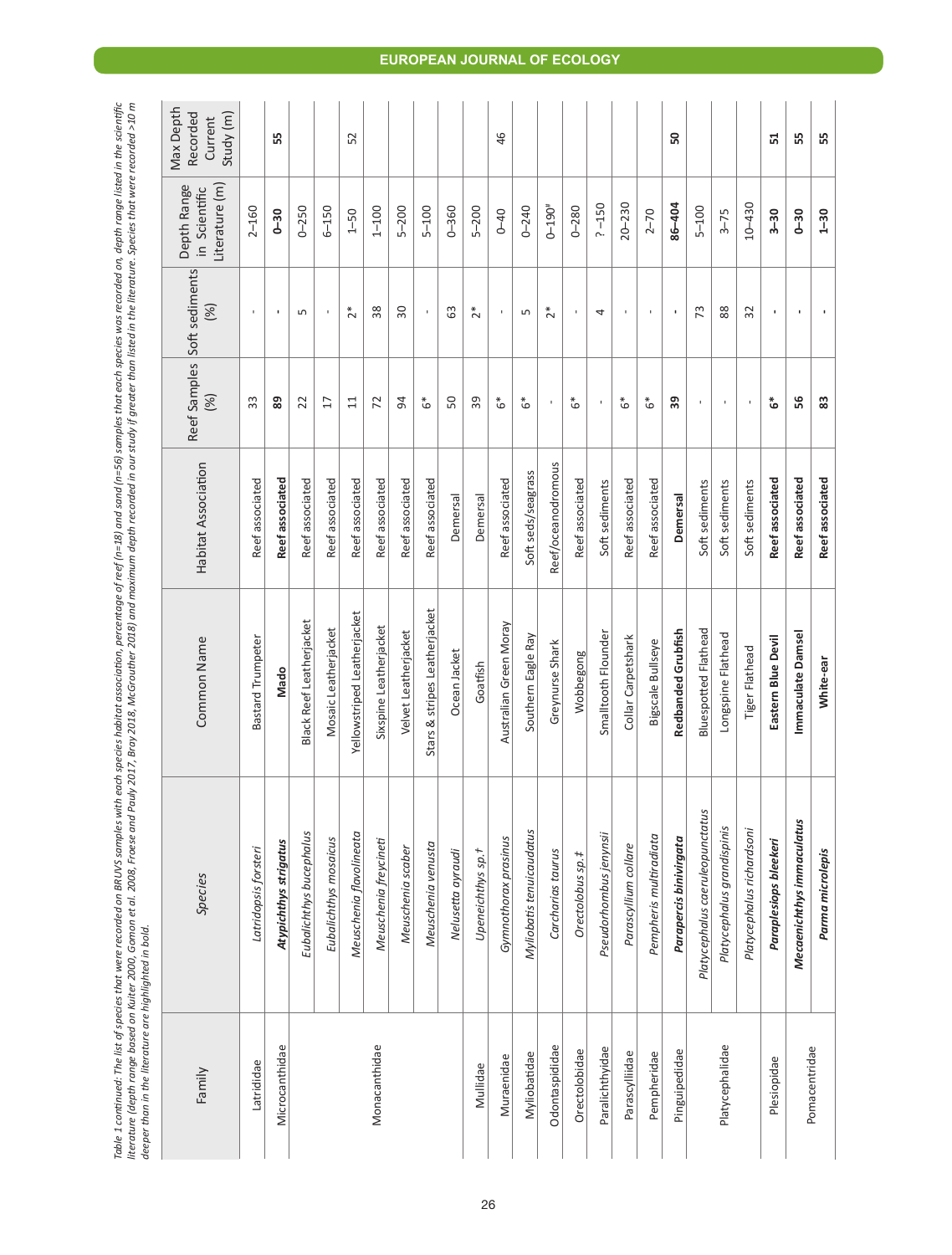Table 1 continued: The list of species that were recorded on BRUS samples with each species hot species of each proper on a samples that each species was recorded on, depth range listed in the scientific<br>literature (depth Table 1 continued: The list of species that were recorded on BRUVS samples with each species habitat association, percentage of reef (n=18) and sand (n=56) samples that each species was recorded on, depth range listed in t literature (depth range based on Kuiter 2000, Gomon et al. 2008, Froese and Poully 2017, Bray 2018, McGrouther 2018) and moximum depth recorded in our study if greater than listed in the literature. Species that were recor *deeper than in the literature are highlighted in bold.*

| Family                     | Species                        | Common Name                 | Habitat Association | (%)             | Reef Samples Soft sediments<br>(%) | Literature (m)<br>Depth Range<br>in Scientific | Max Depth<br>Recorded<br>Study (m)<br>Current |
|----------------------------|--------------------------------|-----------------------------|---------------------|-----------------|------------------------------------|------------------------------------------------|-----------------------------------------------|
|                            | Pristiophorus cirratus         | Common Sawshark             | Soft sediments      | ï               | ž*                                 | $37 - 630$                                     |                                               |
| Pristiophoridae            | Pristiophorus nudipinnis       | Southern Sawshark           | Soft sediments      |                 | 5                                  | $5 - 165$                                      |                                               |
|                            | Aptychotrema rostrata          | Shovelnose Ray              | Soft seds/seagrass  |                 | 13                                 | $0 - 220$                                      |                                               |
| Rhinobatidae               | Trygonorrhina fasciata         | Fiddler Ray                 | Demersal            | ه*              | 50                                 | $0 - 180$                                      |                                               |
|                            | Sarda australis                | Australian Bonito           | Pelagic             | ه*              | ŧ                                  | $\frac{1}{2}$                                  |                                               |
| Scombridae                 | Scomber australasicus          | Slimey Mackerel             | Pelagic             | $\mathbf{I}$    | 4                                  | $1 - 200$                                      |                                               |
| Scorpaenidae               | Scorpaena jacksoniensis        | Eastern Red Scorpionfish    | Reef associated     | €*              | $\mathbf{I}$                       | $0 - 73$                                       |                                               |
| Scorpididae                | Scorpis lineolata <sup>§</sup> | Silver Sweep                | Reef associated     | 50              | $\mathbf{I}$                       | $1 - 30$                                       | 53                                            |
| Scyliorhinidae             | Asymbolus rubiginosus          | Orange Spotted Catshark     | Demersal            | ه*              | J.                                 | $25 - 540$                                     |                                               |
|                            | Caesioperca lepidoptera        | Butterfly Perch             | Reef associated     | 94              | $\mathbf{I}$                       | 4-100                                          |                                               |
| Serranidae                 | Hypoplectrodes annulatus       | <b>Blackbanded Seaperch</b> | Reef associated     | $\overline{17}$ | $\mathbf{I}$                       | $001-0$                                        |                                               |
|                            | Hypoplectrodes maccullochi     | Halfbanded Seaperch         | Reef associated     | 5               |                                    | $1 - 50$                                       | 55                                            |
| Sillaginidae               | Sillago flindersi              | School Whiting              | Soft sediments      | ı               | 25                                 | $1 - 180$                                      |                                               |
|                            | Chrysophrys auratus            | Pink Snapper                | Reef associated     | 44              | 4                                  | $0 - 200$                                      |                                               |
| Sparidae                   | Rhabdosargus sarba             | Tarwhine                    | Reef associated     | 6               | $\mathbf{I}$                       | $0 - 60$                                       |                                               |
| Triakidae                  | Mustelus antarcticus           | Gummy Shark                 | Demersal            | $\overline{11}$ | $\overline{ }$                     | $0 - 350$                                      |                                               |
| Triglidae                  | Chelidonichthys kumu           | Red Gurnard                 | Soft sediments      | ï               | 16                                 | $1 - 200$                                      |                                               |
| Urolophidae spp.           | $spp.$ #                       | Stingaree                   | Demersal            | f,              | S                                  | ≸                                              |                                               |
|                            | Total Number of Species        |                             |                     | 50              | $\overline{31}$                    |                                                |                                               |
| kanala individual abcanyad |                                |                             |                     |                 |                                    |                                                |                                               |

# single individual observed. \* Single individual observed.

t Either U. lineatus or U. vlamingi (both 5-200 m), however it is difficult to differentiate between these species with certainty on camera in low light. † Either *U. lineatus* or *U. vlamingi* (both 5–200 m), however it is difficult to differentiate between these species with certainty on camera in low light.

i Either *O. halei* (0–195 m) or *O. maculatus* (0–280 m), however only a single distant individual was observed.<br>§Almost certainly S. *lineolata,* however without ray counts, the rarer S. *violacea* (also 0–30 m) cannot §Almost certainly *S. lineolata*, however without ray counts, the rarer *S. violacea* (also 0–30 m) cannot be entirely eliminated as a potential ID. ‡ Either *O. halei* (0–195 m) or *O. maculatus* (0–280 m), however only a single distant individual was observed.

††Most likely *Trygonoptera testacea but may include Urolophus sufflavus, U. kapalensis* and *U. cruciatus.*<br>#Single specimen trawled at 600 to 1000 m.<br>#Single specimen trawled at 600 to 1000 m. ††Most likely *Trygonoptera testacea* but may include *Urolophus sufflavus*, *U. kapalensis* and *U. cruciatus*.

#Single specimen trawled at 600 to 1000 m.

## **EUROPEAN JOURNAL OF ECOLOGY**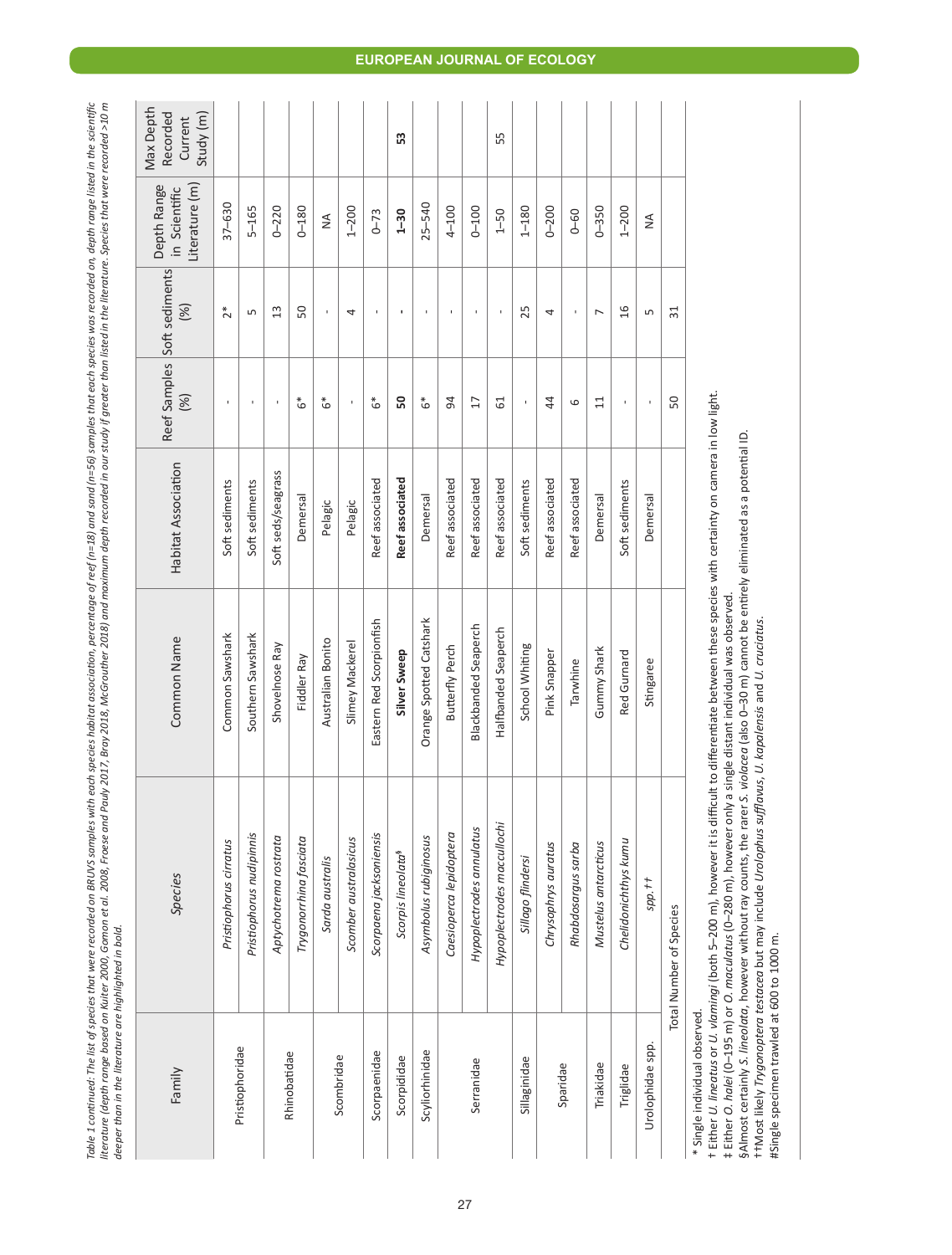suitable habitat likely exists on deeper offshore reefs (Purcell et al. 2014). Indeed, we also observed common reef species, including immaculate damsel (*Mecaenichthys immaculatus*), red morwong (*Cheilodactylus fuscus*), mado (*Atypichthys strigatus*), white-ear (*Parma microlepis*) and silver sweep (*Scorpis lineolata*) on reefs at a depth of 53–55 m, well outside their reported depth range (Box [1](#page-2-1)). These observations further support our hypothesis that the depth range of eastern blue devil fish and also other coastal reef species is likely being underestimated.

Our observation, using baited cameras, may be the only verifiable video footage ever taken of eastern blue devils at this depth. However, a confirmed capture from 48 m on a charter fishing boat of an eastern blue devil fish occurred off the coast of Sydney in February 2018 (see Appendix [1](#page-7-5)). Recreational fishers also report accidentally catching eastern blue devil fishes on lines on patch reefs that we know to be in waters deeper than 40 m. Often the fishermen did not know what they were and posted a description or photos for identification on online fishing forums (L. Fetterplace, pers. obs.). On investigation, we were able to confirm that a number of these photos were of eastern blue devil fish. However, recreational fishers can distrust scientists, are often not consulted, and are guarded about the locations of their fishing spots. Despite this, their knowledge is potentially significant in corroborating scientific observations and increasing sampling effort of rare species. Here, a report from a charter fishing operator and anecdotal observations by recreational fishers of eastern blue devil fishes on deep reefs further suggest that the geographic and depth range of this protected species are currently being underestimated.

The observation of eastern blue devil fish, a coastal reef species, on deep reefs out on the continental shelf raises several questions regarding how it came to be there. We know these fish are site-attached, cryptic predators inhabiting coastal rocky reefs, they are nocturnal demersal predators and do not move into the upper water column (Kuiter [2000](#page-7-2)). The particular reef on which the eastern blue devil fish was sighted is surrounded by large areas of exposed sandy seafloor and the gradient in this area means that this fish would have had to move horizontally roughly 2 km from the nearest reefs in their current accepted depth range. Adults of many demersal reef-attached species do not move across large areas of sand (Chapman and Kramer [2000](#page-7-6), Turgeon et al. [2010](#page-7-7)), and for these species, sandy areas can effectively form barriers to adult movement. We know of no examples of adult eastern blue devil fish ever being recorded moving across soft sediments (or any non-reef habitats). All these constraints on movement suggest that the observed adult eastern blue devil fish settled during its larval stage and grew to adulthood on the deep offshore reef sampled in this study.

On the basis of our report and corroborating evidence from recreational fishers, a broader interdisciplinary effort to research the range of eastern blue devil fish as well as many other coastal reef species is warranted. Deeper water research will greatly benefit from collaborating with fishers and citizen science programmes (e.g. [Redmap](http://www.redmap.org.au/) and [Australasian fishes proj](https://www.inaturalist.org/projects/australasian-fishes)[ect](https://www.inaturalist.org/projects/australasian-fishes)). Extending the range of eastern blue devil fish from a thin strip along the coast to 2–5 km offshore opens up a vast area of potential habitat sites that have not been investigated. If the range of the eastern blue devil fish can be further corroborated down to at least 50 m and potentially well beyond, this would significantly expand the known habitat of a rare and protected fish. This knowledge can help give conservation measures for this species the greatest chance of success, whilst also benefitting the management of deeper offshore reefs.

How commonly eastern blue devil fish occur on deeper reefs is unknown, as is the relative importance of deep reefs to eastern blue devil fish and many other reef species. The implications are exciting. Have these fish always been on deep complex reefs (>40 m) and we simply have not detected them? Could deep reef habitats act as cooler water refugia (Hoegh-Guldberg et al. [2017](#page-7-8), Kavousi and Keppel [2018](#page-7-2)), increasing the resilience of a rare and protected temperate reef species against climate change? Numerous climate-driven range shifts have been documented globally (Figueira and Booth [2010](#page-7-9), Poloczanska et al. 2013, Pecl et al. 2017), and it is feasible that eastern blue devil fishes and other reef fishes may be shifting their range both in latitude and depth. Without further sampling of deeper reefs on the continental shelf, we will not know the extent and range of the deeper populations of eastern blue devil fish, and how they and other reef fishes are being affected by climatic changes in an ocean warming hotspot (Sunday et al. [2015](#page-7-4)).

These sightings remind us yet again how little we know of the deeper oceans, and the dangers of restricting conservation and management efforts to well-studied shallow, coastal and relatively 'accessible' environments. Indeed, we show that eastern blue devil fish and a number of more common species are using deep reefs well outside their commonly accepted depth range. Many other reef fish species most probably occur on deeper reefs in Australia and in coastal waters globally (Purcell et al. 2014), and we are simply not yet looking deep enough.

#### **1. DATA AVAILABILITY**

The site specific species presence or absence for each deep reef BRUVS sample (summarised in Table [1\)](#page-3-0) and the accepted depth ranges for each species from all reference sources consulted, is available under a CC BY 4.0 licence as a dataset: [Offshore Reef](https://doi.org/10.6084/m9.figshare.5947012.v1) [Fishes of South Coast NSW](https://doi.org/10.6084/m9.figshare.5947012.v1) (Fetterplace and Knott 2018).

**Ethical Note:** The sampling methods in this study were approved by the New South Wales Department of Primary Industries (Fisheries) animal care and ethics committee, ACEF Ref: 10/09.

**Acknowledgements:** Funding and in-kind support for the field work was provided by the NSW Department of Primary Industries and the University of Wollongong. This research is also